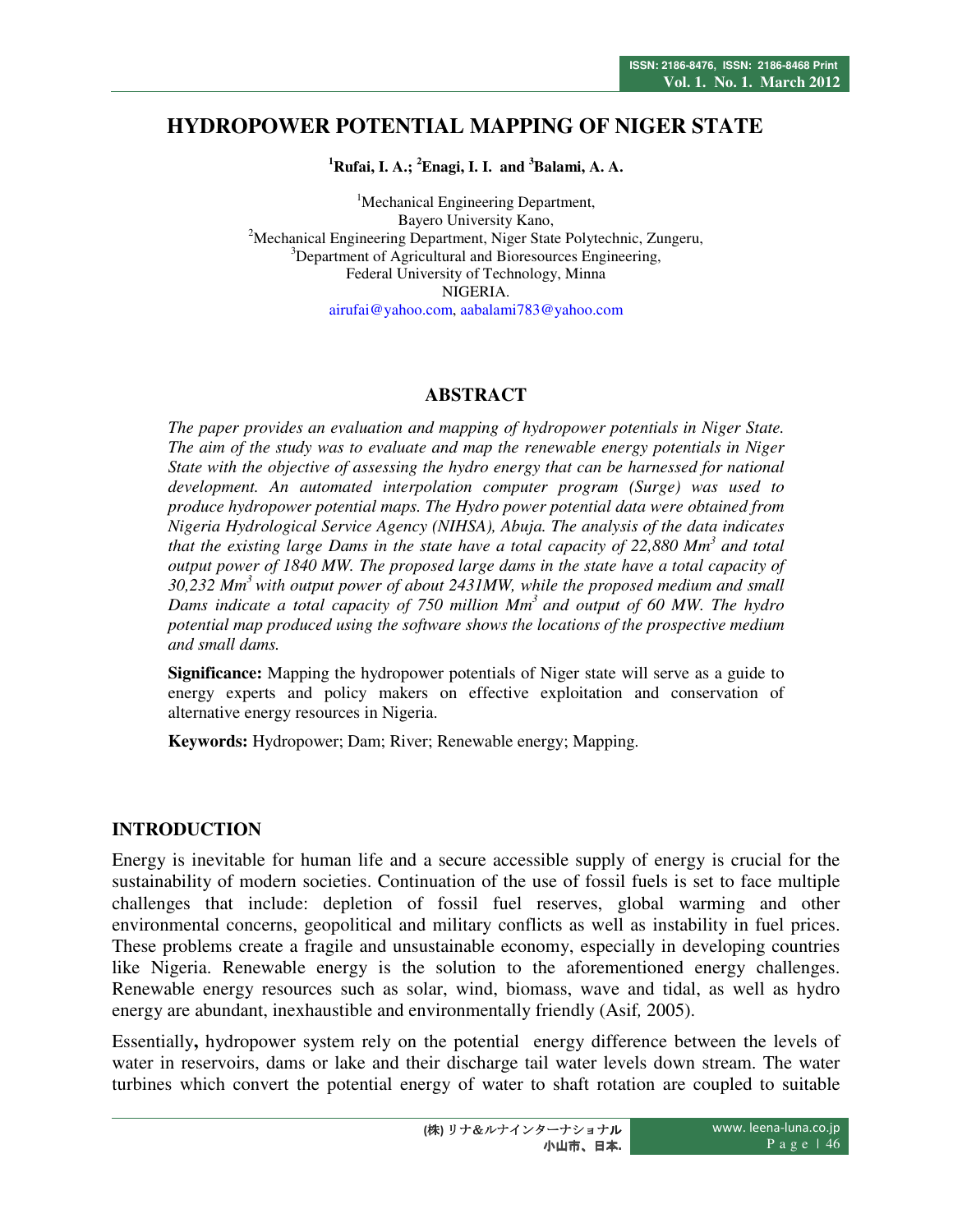generators. Hydropower is by far the most established renewable resource for electricity generation and commercial investment.

Hydro installations and plants are long lasting, for example turbines last for about 50 years due to continuous steady operation with high temperatures or other stresses. Hydro turbines have a rapid response for power generation and so the power may be said to supply both base load and peak demand requirements on a grid supply. Power generation efficiencies may be as high as 90%. The main disadvantages of hydropower are associated with effects other than the generating equipment particularly for larger systems. There are the difficult problems of environmental impact, silting of dams, corrosion of turbines in certain water conditions and relatively high capital cost compared with those of fossil power stations (John *et al.,* 1990).

The hydropower potential of Nigeria is very high and currently accounts for about 29% of the total electrical power supply. The first hydropower plant in Nigeria was installed at Kainji on river Niger having an installed capacity of 836 MW with provisions for expansion up to 1156 MW. A second hydropower plant, also on River Niger, is at Jebba with an installed capacity of 540 MW. An estimate for rivers Kaduna, Benue and Cross River (at Shiroro, Makurdi and Ikom, respectively) indicates their total capacity to stand at about 4,650 MW (Aliyu *et al.,* 1990). Estimates of the hydropower potentials for the rivers on the Mambila Plateau are put at 2,330 MW. Sambo (2005) reported that the overall hydropower resources potential exploitable in Nigeria is in excess of 11,000 MW.

Since the energy crisis of the 1970s, many developed and developing countries have opted for small scale hydropower with appreciable savings made in comparison to the use of crude oil. It should be noted that hydropower plants that supply electrical energy between 15 kW and 15 MW are mini-hydro while those supplying below 15 kW are normally referred to as micro-hydro plants (Cotton, 1972).

 Indeed small-scale (both micro and mini) hydropower systems possess the advantage over largescale hydro systems, because the problems associated with topography are not excessive. In effect, small hydropower systems can be set up in all parts of the country so that potential energy in the large network of rivers can be tapped and converted to electrical energy. In this way the national rural electrification projects can be greatly enhanced (Sambo *et al.,* 2009).

 The aim of the current study is to evaluate and map the renewable energy potentials in Niger State with the objective of assessing the available hydro energy that can be harnessed for national development.

#### **MATERIALS AND METHODS**

#### **Hydropower Potentials Data**

The data for the existing large, small, mini and micro hydro potentials were obtained from Niger upper River Basin Authority Minna and Nigerian Hydrological Services Agency (NIHSA) Abuja. From the Analysis of the data, a number of large dams identified can be utilized for hydro-electric power stations while the small dams can be utilized for mini or micro power stations.

#### *Data on existing large dams in Niger State*

The existing large dams in Niger State are Kainji, Jebba and Shiroro dams presently generating the hydroelectricity power for Nigeria. The data for the existing hydro-power producing stations are presented in Table 1.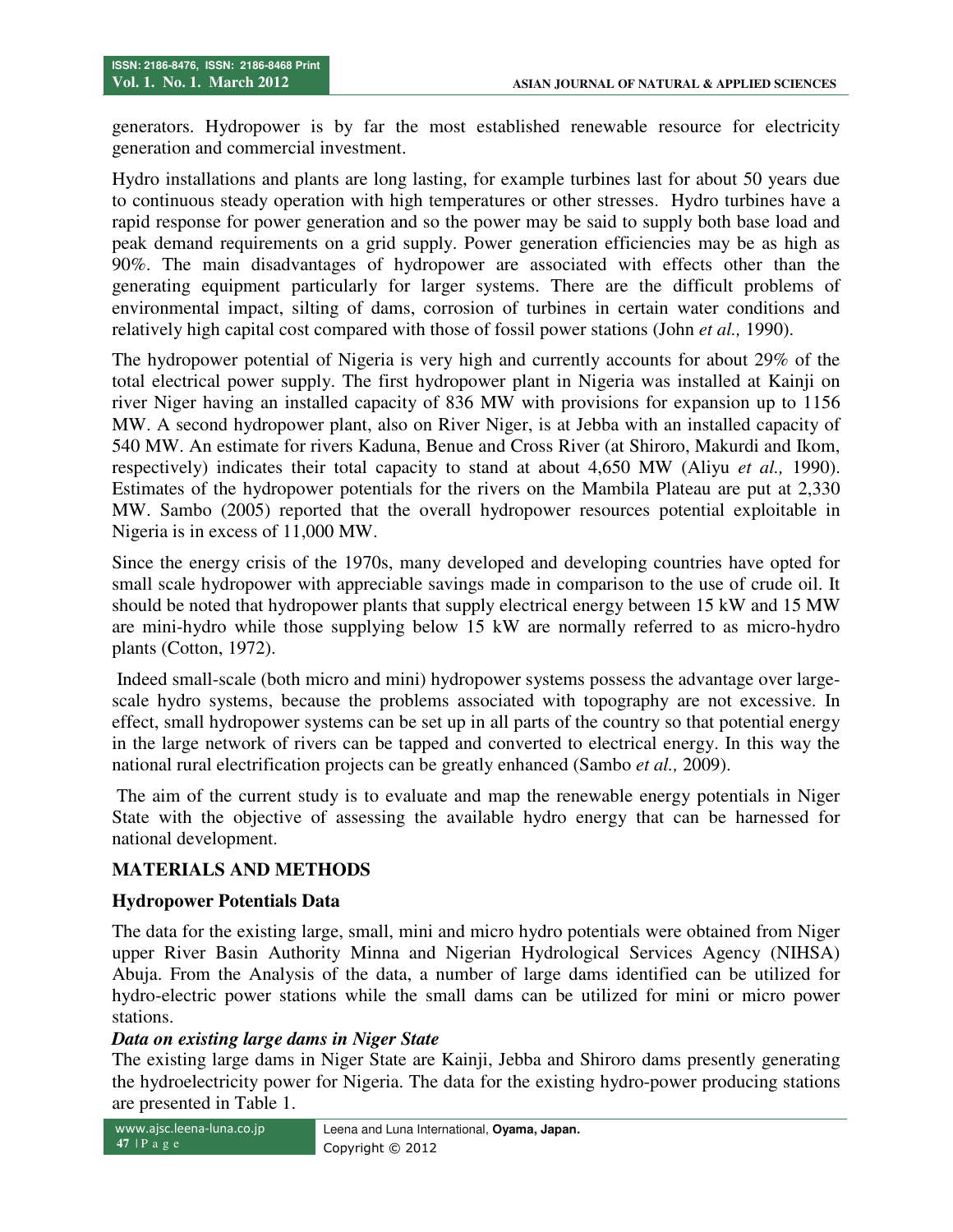# **Data on proposed large dams in Niger State**

These dams have been identified with the capacity to support hydro-electricity power stations. There are eleven of these potential hydro power stations shown in Table 2.

#### **Data on Proposed Medium and Small Dams in Niger State.**

Fourteen earth dams were identified as medium and small dams with the capacity for mini/micro hydro potentials across the state (Table 3).

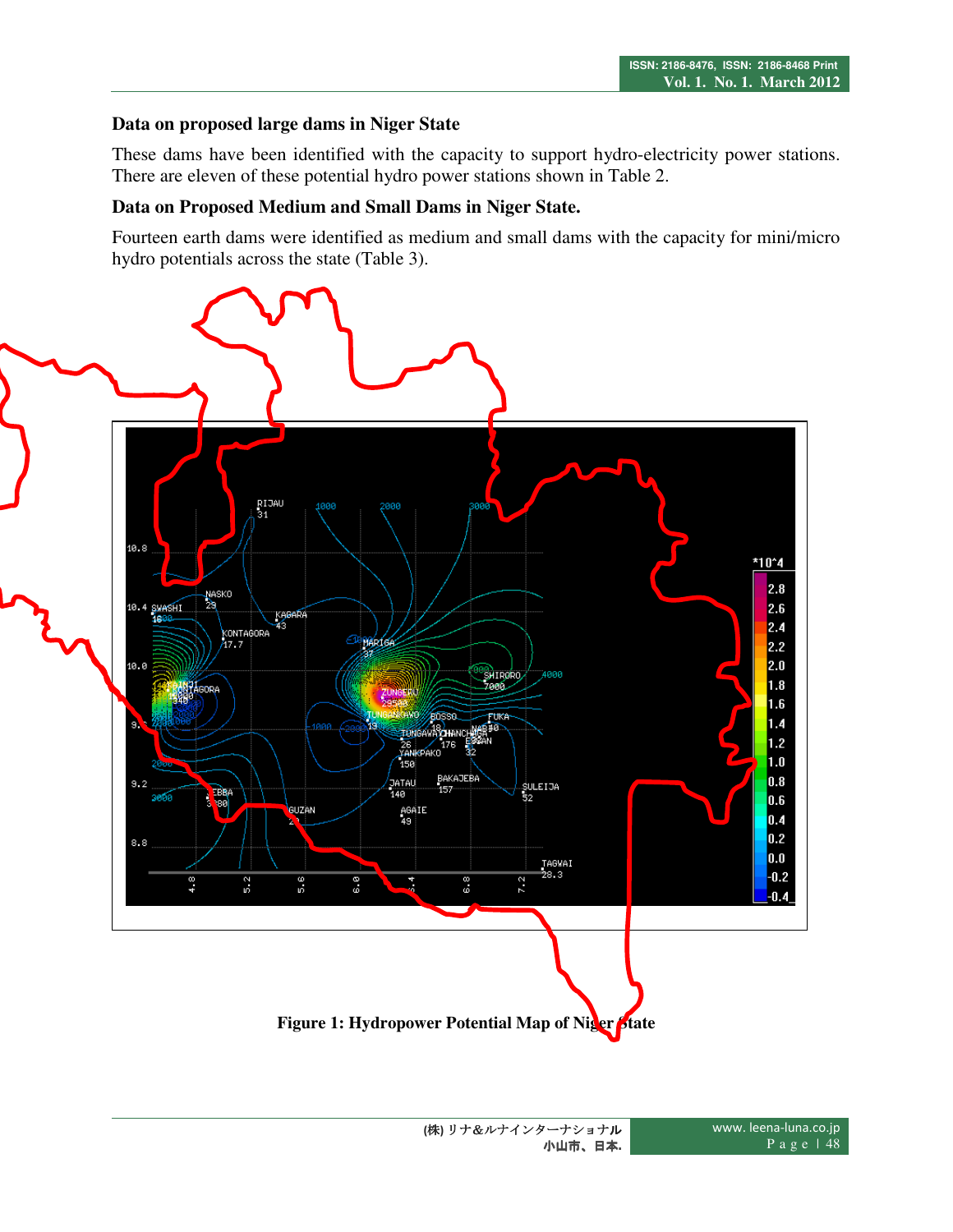# **RESULTS AND DISCUSSION**

### **Locations of Hydro-Potential Dams in Niger State**

The latitudes and longitudes of all the dams found in Niger State are tabulated in Table 4 with their potentials for large mini and micro hydro electricity generations. The Niger State hydro power and Mini/Micro hydro power potentials map was obtained using the interpolation software (Figure 1).

# **DISCUSSION OF RESULTS**

The Hydro power potential data were obtained from NIHSA Abuja. The analysis of the data indicates that the existing large Dams in the state have the total capacity of  $22,880$  Mm<sup>3</sup> and total output power of 1840 MW. The proposed large dams in the state have a total capacity of 30,232  $\text{Mm}^3$  with output power estimated at 2431MW. The proposed medium and small Dams indicate a total capacity of 750 Mm<sup>3</sup> and output power of  $60$  MW. The hydro potential map produced (Figure 1) shows the locations of these dams. In addition to the existing hydropower stations across the state that are operating below capacity, the results show that there is hydropower potential of about 2491 MW in Niger state yet untapped.

# **CONCLUSION**

Hydropower potentials in Niger state have been estimated and mapped. Niger state has about 28 dams that have the potential for electricity generation. Though the state has existing hydropower generating stations which are providing the nation with electricity, there exist other hydropower potentials from small, medium and micro dams. The findings of the current research indicate that the existing large dams in the state have the total capacity of  $22,880$  Mm<sup>3</sup> and total output power of 1840 MW. The proposed large dams in the state have a total capacity of 30,232  $\text{Mm}^3$  with output power estimated at 2431MW. The proposed medium and small dams indicate a total capacity of 750  $\text{Mm}^3$  and output power of 60 MW. In addition to the existing hydropower stations across the state that are operating below capacity, the results show that there is an untapped hydropower potential of about 2491 MW in Niger state. The electricity generation in Nigeria may be improved if all the proposed small, medium and micro dams are constructed and their hydropower potentials harnessed appropriately.

# **REFERENCES**

Aliyu, A. (1990). Prospects for Small Hydropower Development for Rural Applications in Nigeria, *Nigeria Journal for Renewable Energy,* Vol.1, pp.74-86.

Asif, M. (2005). Energy Supply, its Demands and Security issues for Developed and Emerging Economics, Renewable and Sustainable Reviews, p.2-25

Brown, J. A. (1958). Hydroelectric Engineering Practice, Balkier, Gas

Celik AN. (2003) A statistical analysis of wind power density based on weibull and Rayleigh models at southern region of Turkey: *Renewable Energy Journal,* 29 pp.593-604.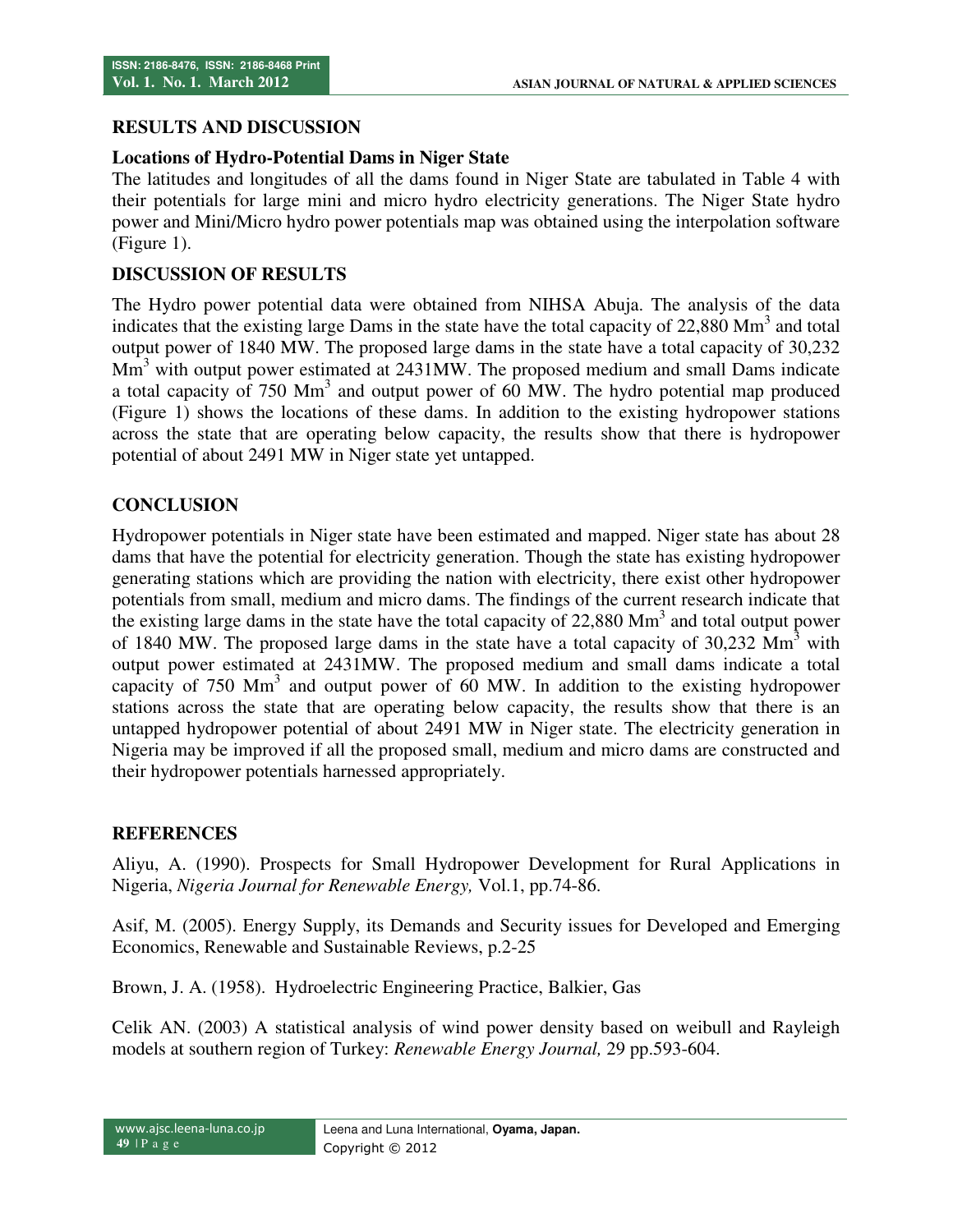Cotton, J. (1979). Micro power: An old idea for a new problem, water power and Dam construction special issue on mini hydro.

Dressler, M. (2006). The Surge Gridding and Mapping Software

Geospatial (2009). U.S Geospatial international symposium; Geospatial foundation.

John, A, (2006) Solar Engineering of Thermal Process (Third Edition). John Wiley and Sons Publication.

Mitchel, J.W. (1983) Energy Engineering, John Wiley and Sons Publication.

Nigerian Hydrological service Agency Abuja(NIHSA)

Nigerian meteorological Agency (NIMET) Minna Airport.

 NHISA (1995). The study of National water resources master plan ; water resources inventory survey. Vol 3.

Sambo, A.S. (2005). Renewable Energy for Rural Development: the Nigerian Perspective. ISESCO Science and Technology Vision Vol. 1 pages 12-22.

Usman, I.A. (2008) Solar, Wind and Hydro Renewable Energy Potentials of Kano State. Unpublished Master's Thesis, Department of Mechanical Engineering, Bayero University Kano.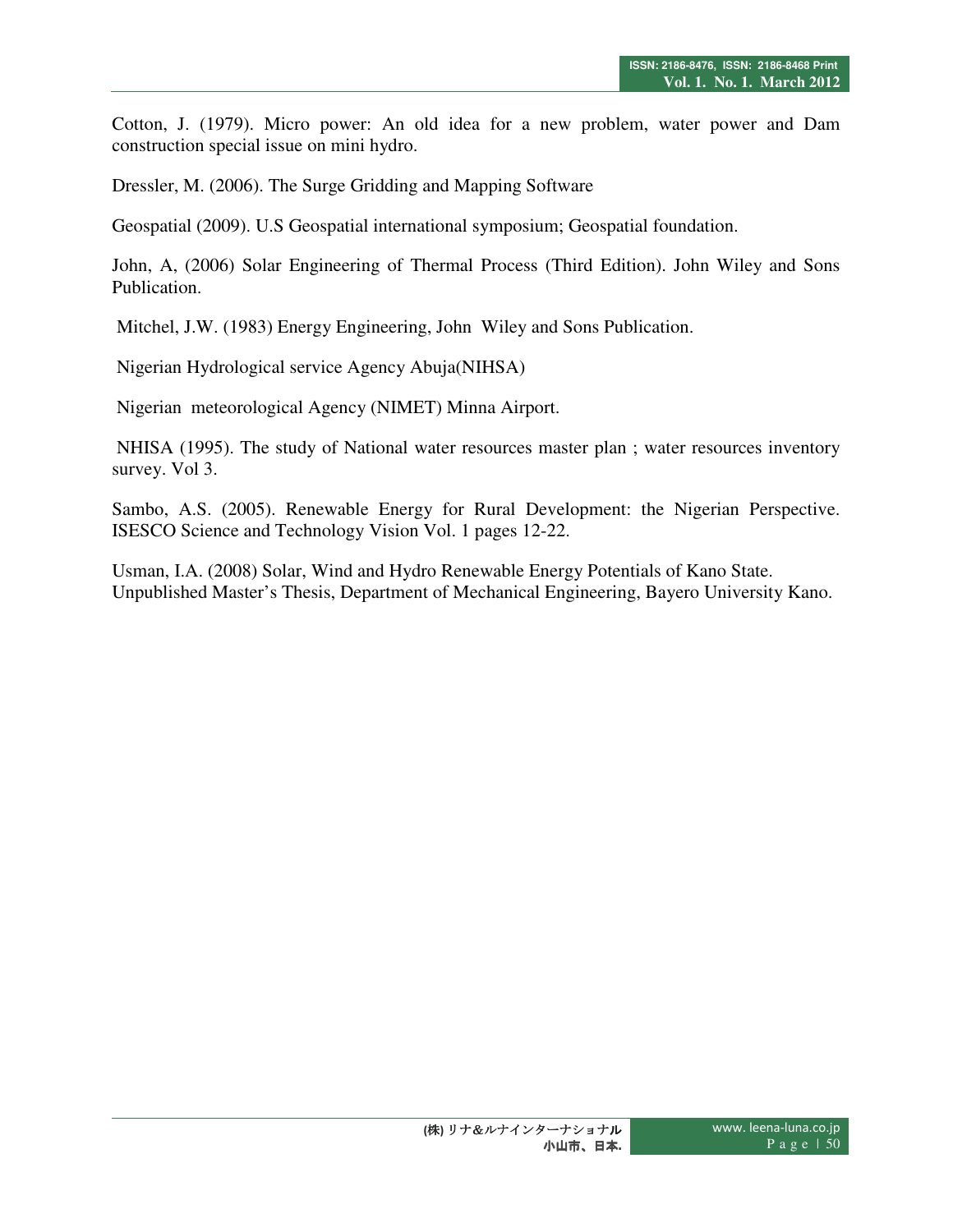#### **ASIAN JOURNAL OF NATURAL & APPLIED SCIENCES**

| z<br>৯         | Name    | ω<br>o    | ω<br>ᄒ | έ<br>ight<br>Ξ | ∽<br>Ξ<br>ngth<br>Φ | $\widehat{a}$<br>000m<br>Φ<br>Ĕ<br>२<br>ュ | $\sim$<br>ξ<br>ී<br>⊄ | ede<br>్<br>otal<br>ξ<br>⊢ | Capacity<br>$\hat{2}$<br>ω<br>듕<br>ξ<br>⋖ | city<br>ede<br>(Mm <sup>3</sup> )<br>Dead | তি)<br>Outlet(M <sup>3</sup> | $\widehat{\epsilon}$<br>Ξ<br>൹<br>Sillo | έ<br>ε<br>÷<br>æ<br>≃ | ్<br>Σ<br>$\overline{\phantom{0}}$<br>⊆<br>$\circ$<br>Ë | output<br>$\widehat{\bm{s}}$<br>Φ<br>$\bar{\bm{\Sigma}}$<br>ō<br>௳ |
|----------------|---------|-----------|--------|----------------|---------------------|-------------------------------------------|-----------------------|----------------------------|-------------------------------------------|-------------------------------------------|------------------------------|-----------------------------------------|-----------------------|---------------------------------------------------------|--------------------------------------------------------------------|
| 1              | Kanji   | Concrete  | Niger  | 55.5           | 5,300               | 6.1                                       | 1,270.0               | 12,000.0                   | 9,140.0                                   | 2,860.0                                   | $\overline{\phantom{a}}$     | 7,900                                   | 950                   | 22,400                                                  | 680                                                                |
| $\overline{2}$ | Jebba   | Concrete  | Niger  | 40.0           | 2,279               | 4.1                                       | 316.0                 | 3,880.0                    | 1,000.0                                   | 2,880.0                                   | $\overline{\phantom{0}}$     | 13,300                                  | 1,150                 | 24,300                                                  | 560                                                                |
| 3              | Shiroro | Rock fill | Kaduna | 105.0          | 700                 | 3.4                                       | 312.0                 | 7,000.0                    | 6,050.0                                   | 950.0                                     | -                            | 7,500                                   | 1,200                 | 7,200                                                   | 600                                                                |
| <b>Total</b>   |         |           |        |                |                     | 13.6                                      |                       | 22880.0                    | 16190.0                                   | 6,690                                     |                              |                                         |                       |                                                         | 1,840                                                              |

#### **Table 1: Data on existing large dams in Niger state**

*Source: NIHSA, 1995* 

#### **Table 2: Data on proposed large dams in Niger state**

| S/N            | Name         | Type     | River  | $\widehat{\epsilon}$<br>Height | $\widehat{\epsilon}$<br>Length ( | ∽<br>$(1,000m^3)$<br>Volume | $km^2$<br>Area           | capacity<br>(Mm <sup>3</sup> )<br>Total | Capacity<br><b>ACTIVE</b><br>(Mm <sup>3</sup> )<br>Activ | Capacity<br>(Mm <sup>3</sup> )<br>Dead | 5)<br>$\sum_{i=1}^{n}$<br><b>Outlet</b> | (mm)<br>Sillorary        | (mm)<br>Rainfal | (Mm <sup>3</sup> )<br>Intion | output<br>Power<br>(MW)  |
|----------------|--------------|----------|--------|--------------------------------|----------------------------------|-----------------------------|--------------------------|-----------------------------------------|----------------------------------------------------------|----------------------------------------|-----------------------------------------|--------------------------|-----------------|------------------------------|--------------------------|
| 1              | Kubil        | Concrete | Svasei | 23.0                           | 128                              | $\overline{\phantom{a}}$    | 9.4                      | 75.0                                    | 62.0                                                     | 13.0                                   | 13.0                                    | 522                      | 950             | 160                          | $\overline{\phantom{a}}$ |
| $\overline{2}$ | Swashi       | Earth    | Swashi | 17.6                           | 800                              | 0.3                         |                          | 16.0                                    | 12.6                                                     | 3.4                                    | 6.0                                     | 375                      | 950             | 170                          | $\overline{\phantom{a}}$ |
| 3              | Kontagora 1  | Earth    | K/gora | 20.0                           | 1,000                            | 0.9                         | 3.7                      | 17.7                                    | 15.7                                                     | 2.0                                    |                                         | $\overline{\phantom{a}}$ | 1,050           | 36                           | $\overline{\phantom{a}}$ |
| 4              | Kontagora 2  | Earth    | K/gora | 32.0                           | 1,400                            | 1.4                         | 39.0                     | 340.0                                   | 200.0                                                    | 145.0                                  | 18.0                                    | 240                      | 1,150           | 270                          | $\overline{\phantom{a}}$ |
| 5              | Kagara       | Earth    | Kagara | 31.0                           | 1,721                            | 0.9                         | 5.8                      | 43.0                                    | 38.0                                                     | 5.0                                    | $\sim$                                  | 1970                     | 1,150           | 40                           | $\overline{\phantom{a}}$ |
| 6              | Guzan        | Earth    | Yiko   | ٠                              | $\overline{\phantom{a}}$         | $\overline{\phantom{a}}$    | $\sim$                   | 20.0                                    | 18.0                                                     | $\overline{\phantom{a}}$               | 17.0                                    | 385                      | 1,200           | $\sim$                       | $\overline{\phantom{a}}$ |
| 7              | Tagwai       | Earth    | Tagwai | 25.0                           | 1,770                            | 0.9                         | 5.5                      | 28.3                                    | 26.5                                                     | 1.8                                    | $\overline{\phantom{a}}$                | $\overline{\phantom{a}}$ | 1,200           | 33                           | $\overline{\phantom{a}}$ |
| 8              | <b>Bosso</b> | Earth    | Karuko | 17.0                           | 132                              | $\sim$                      | $\overline{\phantom{a}}$ |                                         |                                                          |                                        | $\overline{\phantom{a}}$                | $\overline{\phantom{a}}$ | 1,300           | $\sim$                       | $\overline{\phantom{a}}$ |
| 9              | Suleja       | Earth    | Iku    | 27.8                           | 512                              | $\overline{\phantom{a}}$    | 7.4                      | 52.0                                    | 48.5                                                     | 3.5                                    | $\overline{\phantom{a}}$                | $\overline{\phantom{a}}$ | 1,150           | 42                           | $\overline{\phantom{a}}$ |
| 10             | Zungeru      | Rock     | Kaduna | 113.0                          | 2,800                            | $\overline{\phantom{a}}$    | 974.0                    | 29,500.0                                | 24,500.0                                                 |                                        |                                         | $\overline{\phantom{a}}$ | 1,200           | $\overline{\phantom{a}}$     | 950                      |
| 11             | Jatau        | Earth    | Jatau  | 55.0                           | 1,600                            | $\overline{\phantom{a}}$    | 5.8                      | 140.0                                   | 640                                                      |                                        | $\overline{\phantom{a}}$                | $\overline{\phantom{a}}$ |                 | $\overline{\phantom{a}}$     | $\overline{\phantom{a}}$ |
| Total          |              |          |        |                                |                                  | 4.4                         |                          | 30,232                                  | 24,985,3                                                 | 173.7                                  |                                         |                          |                 |                              | 950                      |

*Source: NIHSA, 1995* 

www.ajsc.leena-luna.co.jp  **53** | P <sup>a</sup> g <sup>e</sup>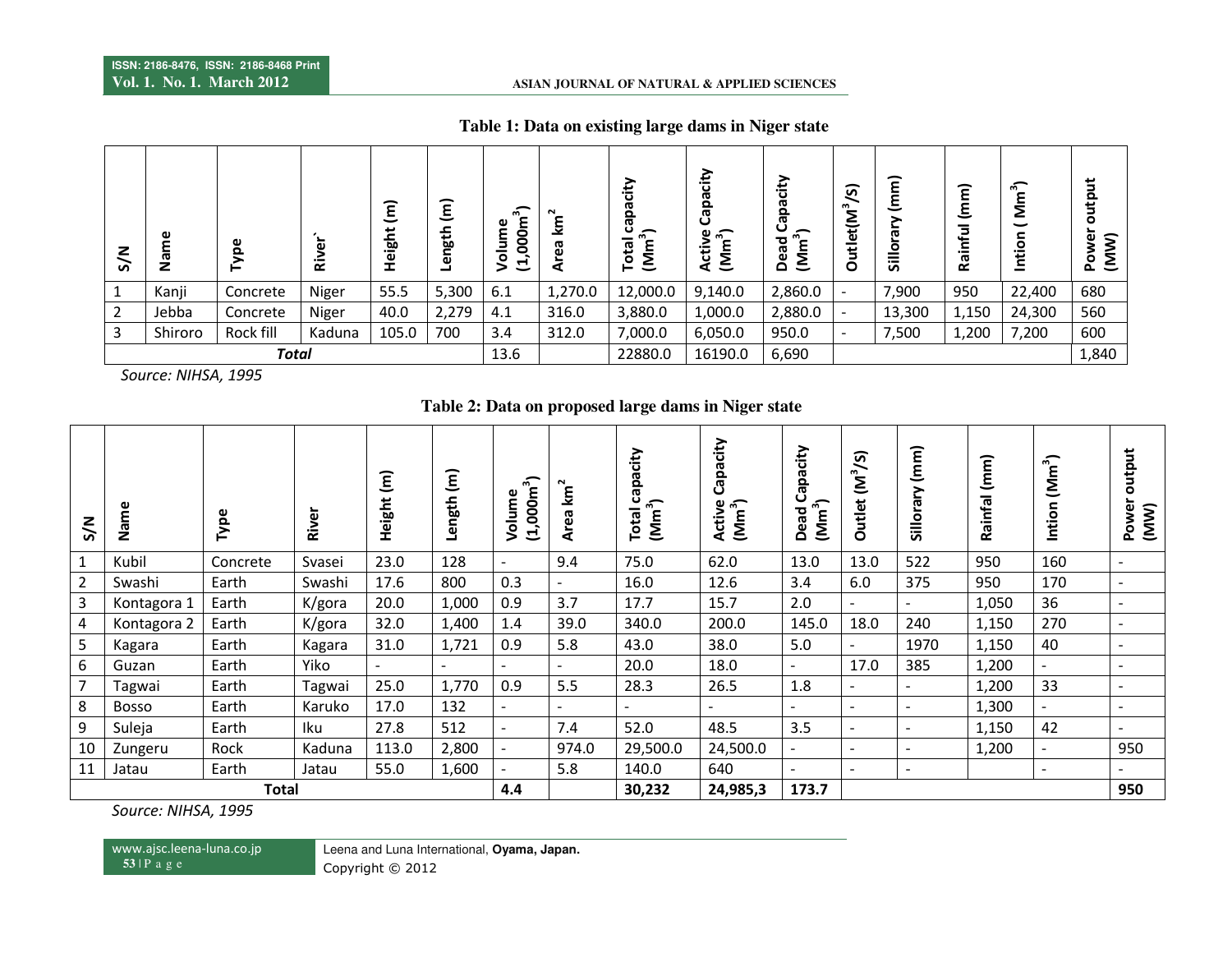| S/N                 | <b>Name</b> | <b>Type</b> |            | <b>River</b><br>Height |                          | Area                     | <b>Total Capacity</b>    | <b>Active</b>            | Rainful |  |
|---------------------|-------------|-------------|------------|------------------------|--------------------------|--------------------------|--------------------------|--------------------------|---------|--|
|                     |             |             |            | (m)                    |                          | (km <sup>2</sup> )       | (Mm <sup>3</sup> )       | capacity $(m^3)$         | (mm)    |  |
| $\mathbf{1}$        | Yankpako    | Earth       | Chanchaga  | 32                     |                          | 27.5                     | 150.0                    | 14.0                     | 1,150   |  |
| $\overline{2}$      | Essan       | Earth       | Lami       | 24.0                   | 600                      | $\overline{\phantom{a}}$ | 32.0                     | 38.0                     | 1,200   |  |
| $\overline{3}$      | Eniko       | Earth       | Eniko      | 16.0                   | 1,000                    | $\sim$                   | 22.0                     | 19.0                     | 1,150   |  |
| $\overline{4}$      | Chanchaga   | Earth       | Chanchaga  | 33.5                   | 2,400                    | 22.2                     | 176.0                    | 140.0                    | 1,200   |  |
| 5                   | Agaie       | Earth       | Bakogi     | 17.3                   | 1,400                    | 12.0                     | 49.0                     | 44.0                     | 1,200   |  |
| $6\,$               | Bakajeba    | Earth       | Jatau      | 22.0                   |                          | 24.0                     | 157.0                    | 147.0                    | 1,250   |  |
| 7                   | Tunbawayin  | Earth       | Wayin      | 22.4                   | 1,400                    |                          | 26.0                     | 23.0                     | 1.150   |  |
| 8                   | Sanakpan    | Earth       | Bako       | 16.4                   | 1,300                    | 6.8                      | 29.0                     | 26.0                     | 1,150   |  |
| 9                   | Nabi        | Earth       | Gora       | 29.0                   | 1,200                    |                          | 32.0                     | 26.0                     | 1,250   |  |
| 10                  | Fuka        | Earth       | Kemi       | 16.0                   | 1,600                    | 15.0                     | 40.0                     | 37.0                     | 1,250   |  |
| 11                  | Mariga      | Earth       | Jattau     | 27.0                   | 800                      | $\overline{\phantom{0}}$ | 37.0                     | 32.0                     | 1,250   |  |
| 12                  | Rijau       | Earth       | Butulu     |                        | $\overline{\phantom{a}}$ | $\overline{\phantom{0}}$ | $\overline{\phantom{a}}$ | $\overline{\phantom{a}}$ | 850     |  |
| 13                  | Nasko       | Earth       | Shadaoulbi | $\sim$                 | $\overline{\phantom{0}}$ | $\blacksquare$           | $\blacksquare$           | ÷                        | 900     |  |
| 14                  | Tungan      | Earth       | Ubandawaki |                        | $\overline{\phantom{0}}$ | $\overline{\phantom{a}}$ | $\blacksquare$           | $\blacksquare$           | 1,150   |  |
|                     | kawo        |             |            |                        |                          |                          |                          |                          |         |  |
| <b>Total</b><br>750 |             |             |            |                        |                          |                          |                          | 672                      |         |  |

**Table 3: Data on proposed medium and small dams in Niger state** 

Source: NIHSA, 1995.